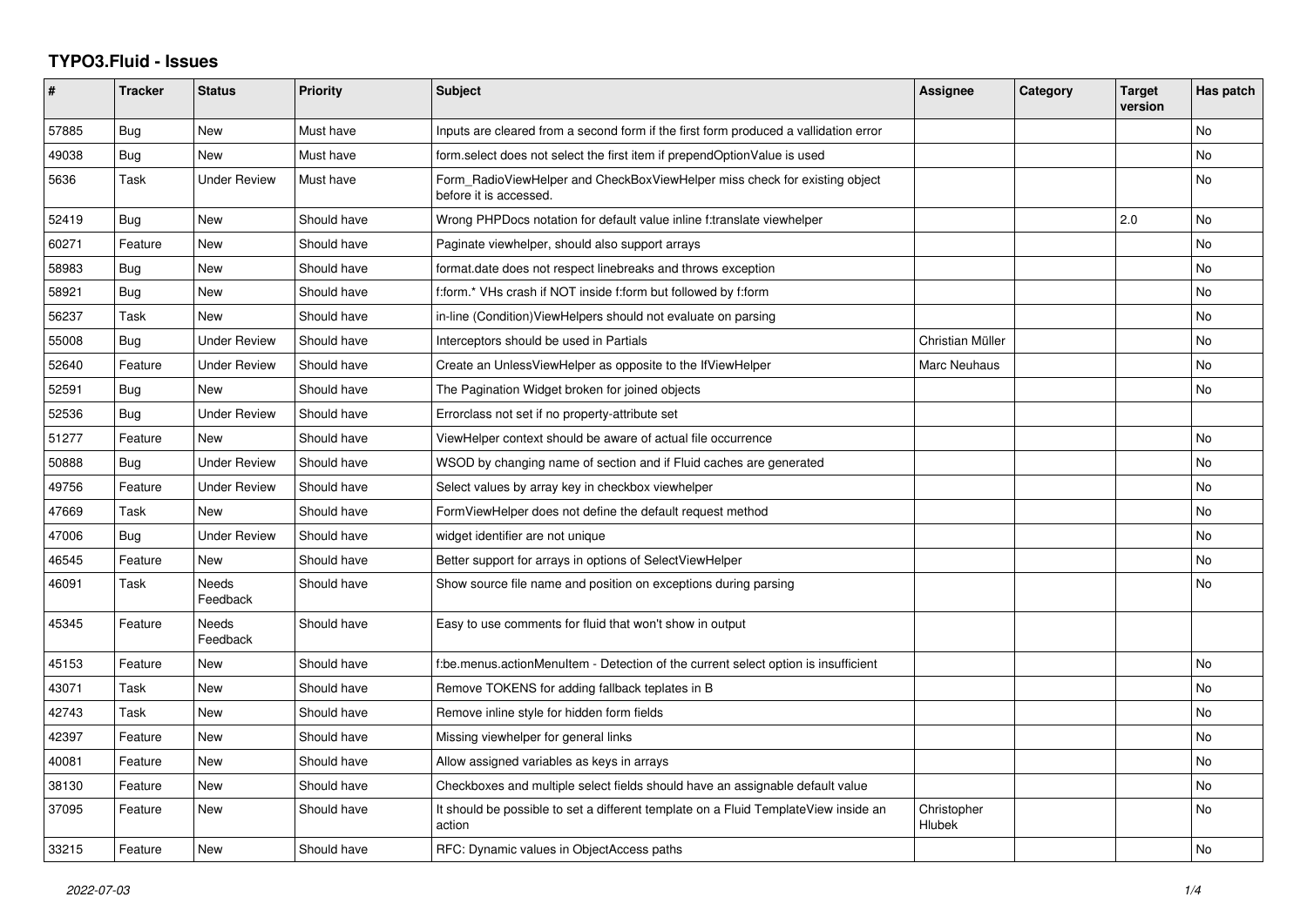| #     | <b>Tracker</b> | <b>Status</b>       | <b>Priority</b> | <b>Subject</b>                                                                                              | <b>Assignee</b>        | Category | <b>Target</b><br>version | Has patch |
|-------|----------------|---------------------|-----------------|-------------------------------------------------------------------------------------------------------------|------------------------|----------|--------------------------|-----------|
| 28554 | Bug            | New                 | Should have     | (v4) implement feature flag to disable caching                                                              |                        |          |                          | <b>No</b> |
| 28553 | Bug            | New                 | Should have     | improve XHProf test setup                                                                                   |                        |          |                          | No        |
| 28552 | Bug            | New                 | Should have     | (v5) write ViewHelper test for compiled run; adjust functional test to do two passes<br>(uncached & cached) |                        |          |                          | No        |
| 28551 | Bug            | Accepted            | Should have     | (v4) backport VHTest                                                                                        | Sebastian<br>Kurfuerst |          |                          | No        |
| 28550 | Bug            | <b>New</b>          | Should have     | (v4) make widgets cacheable, i.e. not implement childnodeaccess interface                                   |                        |          |                          | No        |
| 28549 | Bug            | New                 | Should have     | make widgets cacheable, i.e. not implement childnodeaccess interface                                        |                        |          |                          | No        |
| 13045 | Bug            | <b>New</b>          | Should have     | Entity decode of strings are different between if-conditions and output of variable                         |                        |          |                          |           |
| 9514  | Feature        | New                 | Should have     | Support explicit Array Arguments for ViewHelpers                                                            |                        |          |                          |           |
| 3291  | Feature        | Needs<br>Feedback   | Should have     | Cacheable viewhelpers                                                                                       |                        |          |                          | No        |
| 48355 | Feature        | New                 | Could have      | Assign output of viewhelper to template variable for further processing.                                    |                        |          |                          |           |
| 36559 | Feature        | <b>New</b>          | Could have      | New widget progress bar                                                                                     |                        |          |                          | Yes       |
| 9005  | Feature        | Accepted            | Could have      | Fluid Template Analyzer (FTA)                                                                               | Sebastian<br>Kurfuerst |          |                          |           |
| 51239 | Bug            | <b>Under Review</b> | Must have       | AbstractViewHelper use incorrect method signature for "\$this->systemLogger->log()"                         | Adrian Föder           | Core     |                          | Yes       |
| 33551 | Bug            | New                 | Must have       | View helper values break out of a partial scope                                                             | Sebastian<br>Kurfuerst | Core     |                          | No        |
| 27607 | <b>Bug</b>     | <b>New</b>          | Must have       | Make Fluid comparisons work when first element is STRING, second is NULL.                                   |                        | Core     |                          | <b>No</b> |
| 46257 | Feature        | <b>Under Review</b> | Should have     | Add escape sequence support for Fluid                                                                       |                        | Core     |                          | No        |
| 39990 | Bug            | New                 | Should have     | Same form twice in one template: hidden fields for empty values are only rendered<br>once                   |                        | Core     |                          | No        |
| 33394 | Feature        | Needs<br>Feedback   | Should have     | Logical expression parser for BooleanNode                                                                   | <b>Tobias Liebig</b>   | Core     |                          | <b>No</b> |
| 32035 | Task           | New                 | Should have     | Improve fluid error messages                                                                                |                        | Core     |                          | Yes       |
| 12863 | Bug            | New                 | Should have     | Attributes of a viewhelper can't contain a '-'                                                              | Sebastian<br>Kurfuerst | Core     |                          | No        |
| 4704  | Feature        | <b>New</b>          | Should have     | Improve parsing exception messages                                                                          |                        | Core     |                          |           |
| 3481  | Bug            | New                 | Should have     | Use ViewHelperVariableContainer in PostParseFacet                                                           |                        | Core     |                          | No        |
| 30555 | Feature        | New                 | Could have      | Make TagBuilder more extensible                                                                             |                        | Core     |                          | No        |
| 10472 | Feature        | New                 | Could have      | Fluid Standalone distribution                                                                               |                        | Core     |                          | No        |
| 7608  | Feature        | New                 | Could have      | Configurable shorthand/object accessor delimiters                                                           |                        | Core     |                          | Yes       |
| 1907  | Feature        | New                 | Could have      | Default values for view helpers based on context                                                            |                        | Core     |                          |           |
| 62346 | Feature        | New                 | Could have      | f:comment should have high precende                                                                         |                        | Core     | 3.x                      | No        |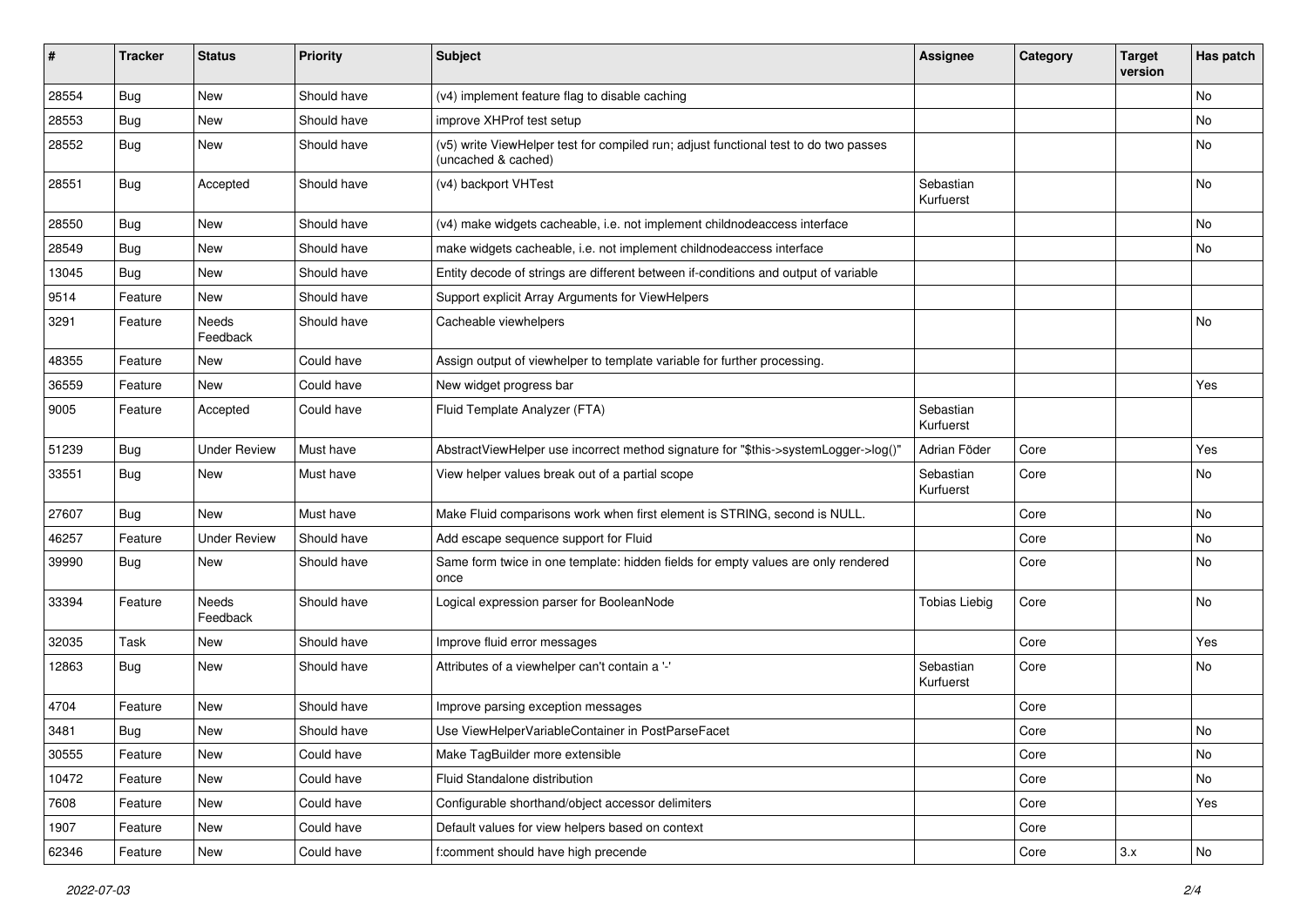| #     | <b>Tracker</b> | <b>Status</b>            | <b>Priority</b> | <b>Subject</b>                                                                                         | <b>Assignee</b>             | Category           | <b>Target</b><br>version | Has patch |
|-------|----------------|--------------------------|-----------------|--------------------------------------------------------------------------------------------------------|-----------------------------|--------------------|--------------------------|-----------|
| 38369 | Bug            | New                      | Must have       | Resource ViewHelpers should not fall back to request package                                           |                             | View               |                          | No        |
| 45394 | Task           | New                      | Should have     | Forwardport Unit test for standalone view                                                              |                             | View               |                          | No        |
| 43072 | Task           | New                      | Should have     | Remove TOKENS for adding templates fallback in Backporter                                              |                             | View               |                          | No        |
| 46289 | Bug            | Needs<br>Feedback        | Should have     | Enable Escaping Interceptor in XML request format                                                      |                             | View               | 2.0.1                    | No        |
| 60181 | Feature        | New                      | Could have      | Caching mechanism for Fluid Views/Templates                                                            |                             | View               |                          | No.       |
| 8989  | Feature        | Needs<br>Feedback        | Could have      | Search path for fluid template files                                                                   |                             | View               |                          | No        |
| 60856 | Bug            | New                      | Must have       | Target attribute not supported by the form viewhelper                                                  |                             | ViewHelpers        |                          | Yes       |
| 59057 | Bug            | <b>Under Review</b>      | Must have       | Hidden empty value fields shoud be disabled when related field is disabled                             | Bastian<br>Waidelich        | ViewHelpers        |                          | No        |
| 51100 | Feature        | New                      | Must have       | Links with absolute URI should have the option of URI Scheme                                           |                             | ViewHelpers        |                          | No        |
| 40064 | Bug            | New                      | Must have       | Multiselect is not getting persisted                                                                   |                             | ViewHelpers        |                          | No        |
| 33628 | Bug            | <b>Needs</b><br>Feedback | Must have       | Multicheckboxes (multiselect) for Collections don't work                                               | Christian Müller            | ViewHelpers        |                          | No        |
| 40998 | Bug            | <b>Under Review</b>      | Should have     | Missing parent request namespaces in form field name prefix                                            | Sebastian<br>Kurfuerst      | ViewHelpers        | 1.1.1                    | No.       |
| 36662 | Bug            | Needs<br>Feedback        | Should have     | Checked state isn't always correct when property is collection                                         | Kevin Ulrich<br>Moschallski | ViewHelpers        | 1.1.1                    | No.       |
| 65424 | Bug            | <b>Under Review</b>      | Should have     | SelectViewHelper must respect option(Value Label)Field for arrays                                      |                             | ViewHelpers        |                          | No        |
| 60003 | Feature        | New                      | Should have     | Add required-Attribute to f:form.password                                                              |                             | ViewHelpers        |                          | No        |
| 58862 | Bug            | Needs<br>Feedback        | Should have     | FormViewHelper doesn't accept NULL as value for \$arguments                                            | Bastian<br>Waidelich        | ViewHelpers        |                          | Yes       |
| 54284 | Bug            | New                      | Should have     | Default Option for Switch/Case VH                                                                      |                             | ViewHelpers        |                          | No        |
| 54195 | Task           | New                      | Should have     | Rename and move FormViewHelper's errorClass value, currently 'f3-form-error'                           | Adrian Föder                | ViewHelpers        |                          | No        |
| 49600 | Bug            | New                      | Should have     | f:form tag shown as a HTML on frontend                                                                 |                             | ViewHelpers        |                          | No        |
| 39936 | Feature        | New                      | Should have     | registerTagAttribute should handle default values                                                      |                             | ViewHelpers        |                          | No        |
| 37619 | <b>Bug</b>     | New                      | Should have     | Fatal Error when using variable in name attribute of Section ViewHelper                                |                             | ViewHelpers        |                          | No        |
| 36410 | Feature        | New                      | Should have     | Allow templates to send arguments back to layout                                                       |                             | <b>ViewHelpers</b> |                          | No        |
| 34682 | <b>Bug</b>     | <b>Under Review</b>      | Should have     | Radio Button missing checked on validation error                                                       |                             | ViewHelpers        |                          | No        |
| 30937 | <b>Bug</b>     | New                      | Should have     | CropViewHelper stringToTruncate can't be supplied so it can't be easily extended                       |                             | ViewHelpers        |                          | Yes       |
| 10911 | Task           | New                      | Should have     | Tx_Fluid_ViewHelpers_Form_AbstractFormViewHelper->renderHiddenIdentityField<br>should be more reliable |                             | ViewHelpers        |                          | No        |
| 9950  | Task           | New                      | Should have     | Binding to nested arrays impossible for form-elements                                                  |                             | ViewHelpers        |                          |           |
| 8648  | Bug            | New                      | Should have     | format.crop ViewHelper should support all features of the crop stdWrap function                        |                             | ViewHelpers        |                          | No        |